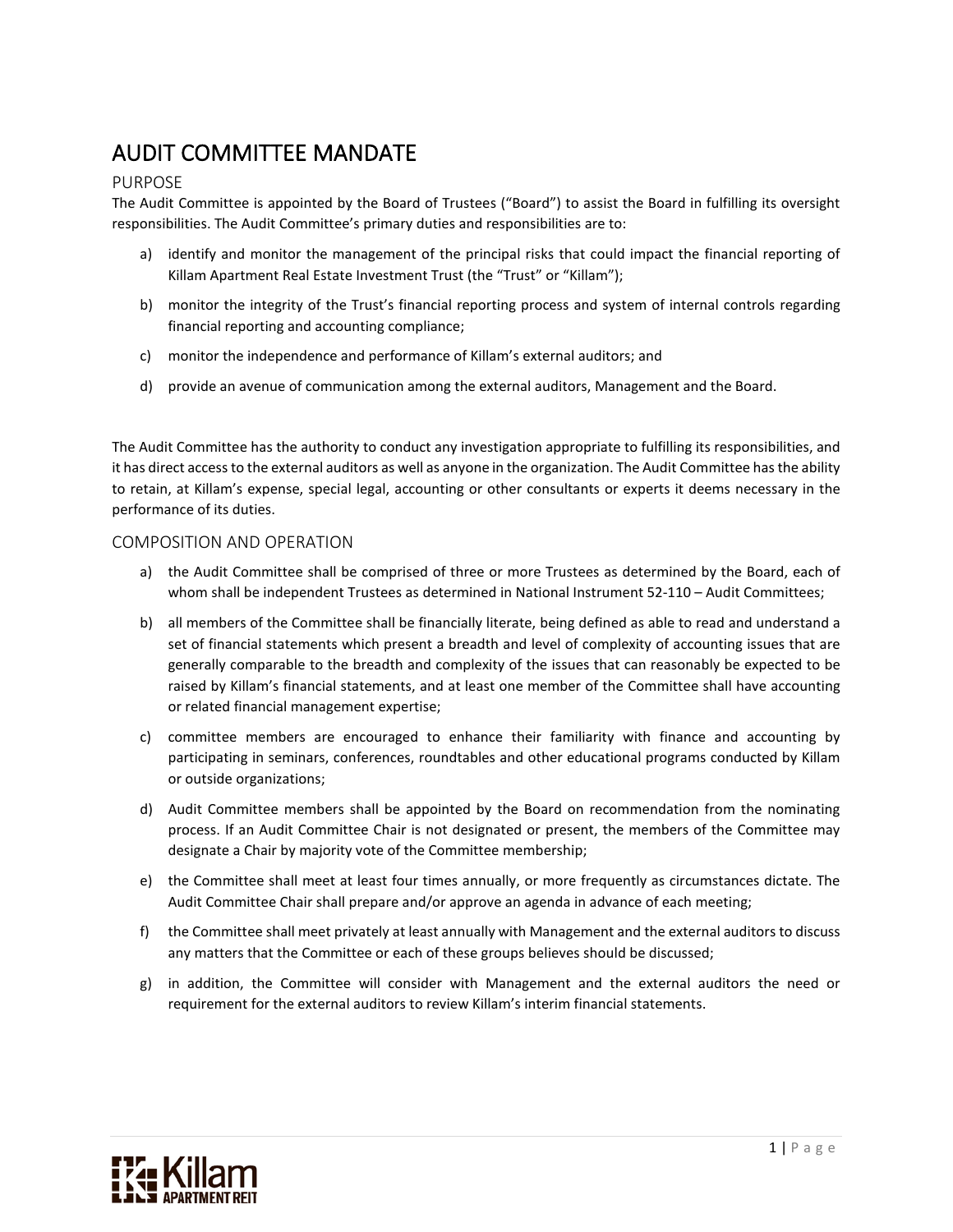## RESPONSIBILITIES

#### Section 1 Review Procedures

- a) review and assess the adequacy of the mandate at least annually and submit the mandate to the Board for approval;
- b) review Killam's annual audited financial statements, management's discussion and analysis and related documents (i.e. Annual Information Form, Information Circular, Annual Report and earnings press releases) prior to filing or distribution and make appropriate recommendation to the Board. Review shall include discussion with Management and external auditors of significant issues regarding accounting principles, practices and significant Management estimates and judgements;
- c) annually, in consultation with Management and external auditors, consider the integrity of Killam's financial reporting processes and controls. Discuss significant financial risk exposures and the steps Management has taken to monitor, control, and report such exposures. Review significant findings prepared by the external auditors together with Management responses;
- d) review the effectiveness of the overall process for identifying the principal risks affecting financial reporting and provide the Committee's view to the Board;
- e) review with Management and the external auditors Killam's quarterly financial results, management's discussion and analysis and related documents prior to the release of earnings and/or Killam's quarterly financial statements prior to filing or distribution. Discuss any significant changes to Killam's accounting principles; and
- f) review policies and practices concerning officers' expenses and perquisites.

#### Section 2 External Auditors

- a) the Audit Committee shall review the independence and performance of the auditors and annually recommend to the Board the appointment of the external auditors or approve the discharge of auditors when circumstances warrant;
- b) approve fees and other significant compensation to be paid to the external auditors;
- c) on an annual basis, the Committee will review and discuss with the external auditors all significant relationships they have with Killam that could impair the auditors' independence;
- d) review the external auditors' audit plan discuss and approve audit scope, staffing, reliance upon Management and general audit approach;
- e) prior to releasing the year-end results, discuss the results of the audit with the external auditors including certain matters required to be communicated to audit committees in accordance with the standards established by the Chartered Professional Accountants of Canada; and
- f) consider the external auditors' judgments about the quality and appropriateness of Killam's accounting principles as applied in Killam's financial reporting.

#### Section 3 Non-Audit Services

- a) the Committee shall be responsible for reviewing and pre-approving all non-audit services to be provided by the external auditor; and
- b) the Committee shall be permitted to establish specific policies and procedures concerning the performance of non-audit services which are to be reviewed annually.

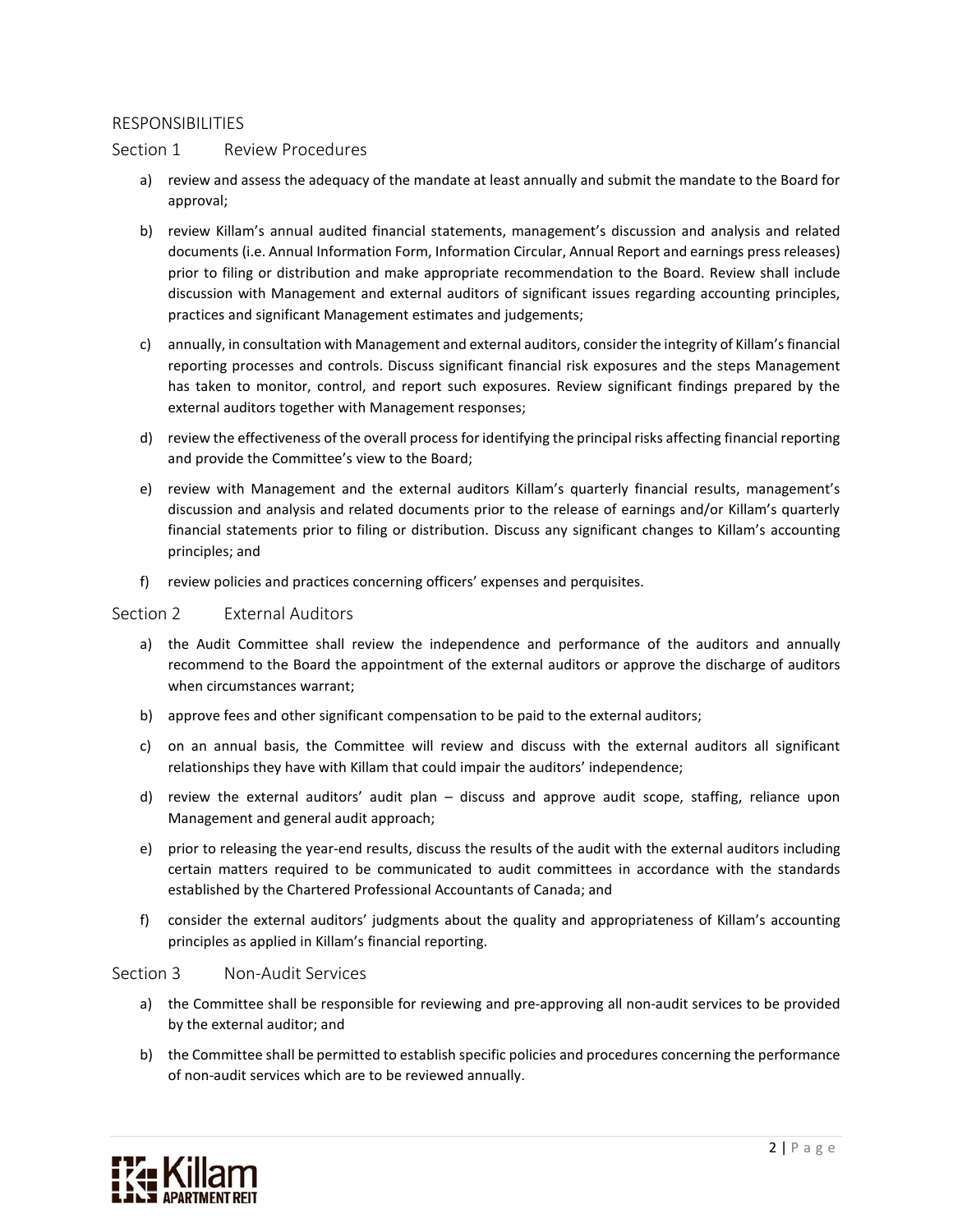# Section 4 Other Audit Committee Responsibilities

- a) the Committee shall be responsible for reviewing and approving Killam's hiring policy concerning partners or employees, as well as former partners and employees of the present or former external auditors;
- b) the Committee shall ensure that procedures are in place relating to the receipt and treatment of complaints which may be received concerning accounting, internal controls or auditing matters. In addition, the Committee shall ensure procedures are in place concerning the confidential, anonymous submissions of concerns by Killam's employees relating to these matters;
- c) review and approve Management's decision related to the need for internal auditing;
- d) on at least an annual basis, review with Killam's legal counsel any legal matters that could have a significant impact on Killam's financial statements, compliance with applicable laws and regulations and inquiries received from regulators or government agencies;
- e) annually assess the effectiveness of the Committee against its mandate and report the results to the Board; and
- f) prepare and disclose a summary of the mandate to the unitholders.

# Section 5 Administrative Matters

- a) a quorum of the Audit Committee shall be the attendance of two (2) members thereof. No business may be transacted by the Audit Committee except at a meeting of its members at which a quorum of the Audit Committee is present or by a resolution in writing signed by all members of the Committee;
- b) any member of the Audit Committee may be removed or replaced at any time by resolution of the Board of Trustees. If and whenever a vacancy shall exist on the Audit Committee, the remaining members may exercise all of its powers so long as a quorum remains. Subject to the foregoing, each member of the Audit Committee shall hold such office until the close of the annual meeting of the unitholders next following the date of appointment as a member of the Audit Committee or until a successor is duly appointed;
- c) the Audit Committee may invite such officers, Trustees and employees of the Trust or affiliates as it may see fit from time to time to attend at meetings of the Audit Committee and to assist thereat in the discussion of matters being considered by the Audit Committee. The external auditors are to appear before the Audit Committee when requested to do so by the Audit Committee;
- d) the Audit Committee, having regard to the Declaration of Trust, shall determine the time and place for Audit Committee meetings, the calling and the procedure at such meetings;
- e) notice of all meetings of the Audit Committee shall be given to the external auditor and the external auditor shall be entitled to attend and be heard at each Audit Committee meeting. The external auditors must attend every meeting of the Audit Committee that is specially requested to attend. Upon the request of the external auditor or any member of the Audit Committee, the Audit Committee shall convene a meeting of the Audit Committee to consider any matters that should be brought to the attention of the Board of Trustees;
- f) the Audit Committee shall report to the Board of Trustees on such matters and questions relating to the financial position of Killam or any affiliates of Killam, as the Board of Trustees may from time to time refer to the Audit Committee;